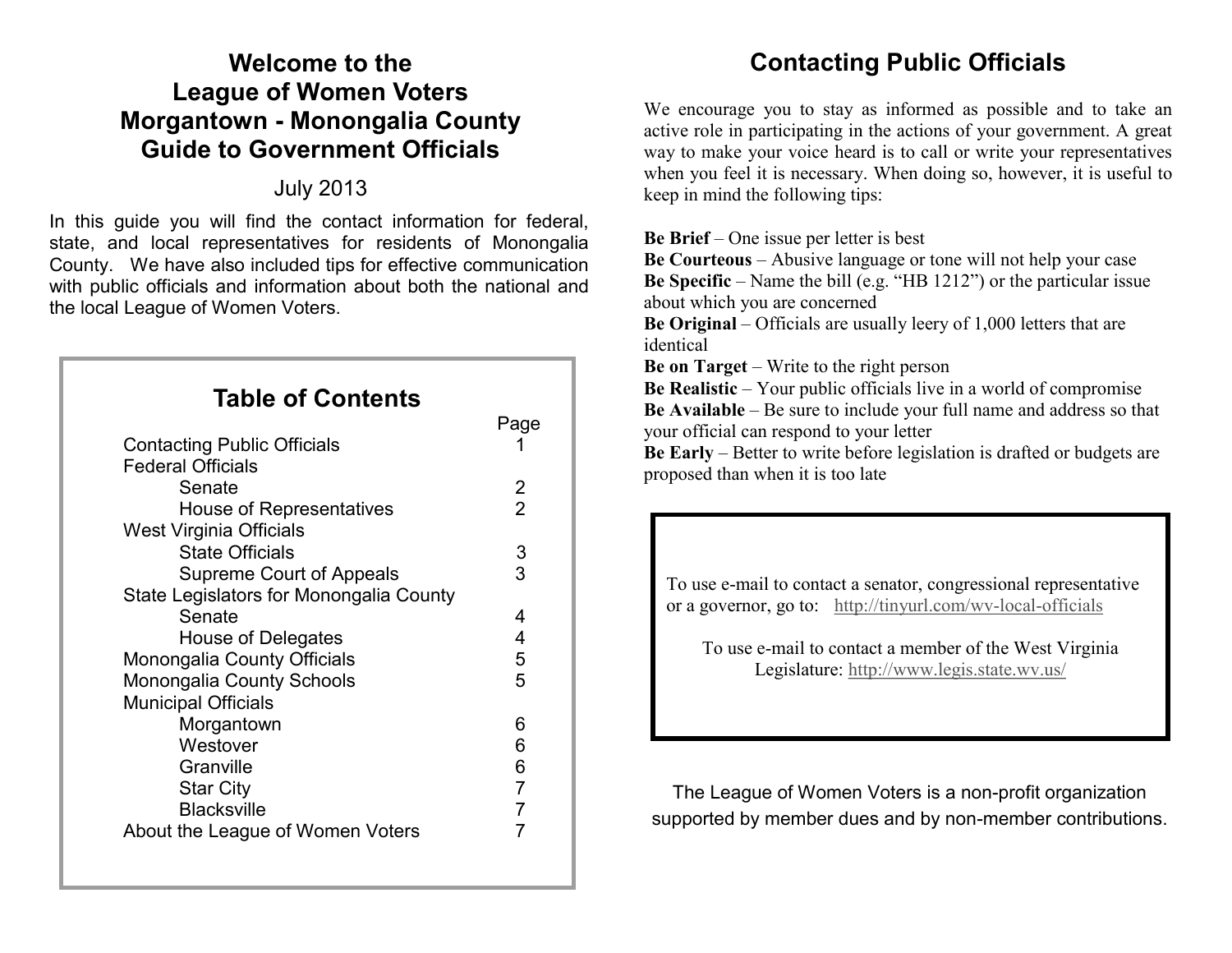# **Federal Officials U.S. Senate**

Members serve 6-year terms, staggered **http://www.senate.gov**

#### **The Hon. Joe Manchin, III (D)**

Current Term Ends 2018 *www.manchin.senate.gov*

U.S. Senate 303 Hart Senate Office Bldg. Washington, DC 20510 Phone: (202) 224-3954 Fax: (202) 228-0002

Regional Offices: 300 Virginia St. East #2630 Charleston, WV 25310 Phone: (304) 342-5855 Fax: (304) 343-7144

Marina Tower 48 Donley St., Suite 504 Morgantown, WV 26501

### **The Hon. John D. Rockefeller, IV (D)**

Current Term Ends 2014 *www.rockefeller.senate.gov*

U.S. Senate 531 Hart Senate Office Bldg. Washington, DC 20510 Phone: (202) 224-6472 Fax: (202) 224-7665

Regional Office: 118 Adams Street Suite 301 Fairmont, WV 26554 Phone: (304) 367-0122

# **Federal Officials U.S. House of Representatives**

Members serve 2-year terms **http://www.house.gov**

#### **First District: The Hon. David B. McKinley, P.E. (R)**

Current Term Ends 2014 *www.mckinley.house.gov*

U.S. House of Representatives 412 Cannon House Office Bldg. Washington, DC 20515 Phone: (202) 225-4172 Fax: (202) 225-7564

Morgantown Office: Seneca Center 709 Beechurst, Suite 14B Morgantown, WV 26505 Phone: (304) 284-8506

#### **Second District: Shelley Moore Capito (R)**

Current Term Ends 2014 *www.capito.house.gov*

U.S. House of Representatives 2366 Rayburn House Office Bldg. Washington, DC 20515 Phone: (202) 225-2711 Fax: (202) 225-7856

Local Address: 4815 MacCorkle Ave., S.E. Charleston, WV 25304 Phone: (304) 925-5964 Fax: (304) 926-8912

### **Third District: The Hon. Nick J. Rahall, II (D)**

Current Term Ends 2014 *www.rahall.house.gov*

U.S. House of Representatives 2307 Rayburn House Office Bldg. Washington, DC 20515 Phone: (202) 225-3452 Fax: (202) 225-9061

Local Address: 106 Main St. Beckley, WV 25801 Phone: (304) 252-5000 Fax: (304) 252-9803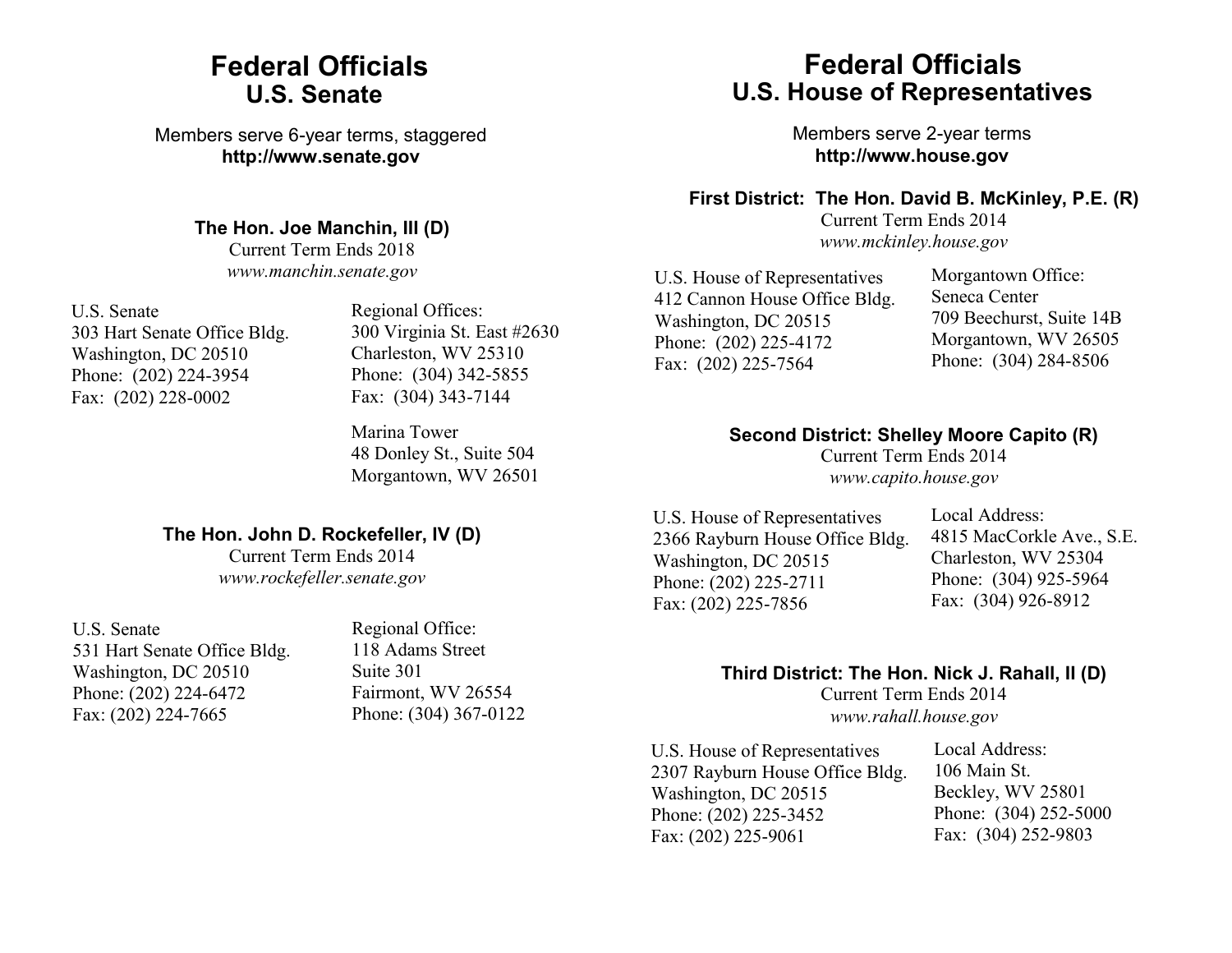State Office Holders serve 4 year terms http://www.wv.gov/pages/default.aspx Phone: (304) 558-3456

Phone: (304) 558-2000

E-mail: *Governor@wv.gov* http://www.wvgov.org

Fax: (304) 342-7025

Toll Free Phone: 1-888-438-2731

### **Governor:**

#### **Earl Ray Tomblin (D)**

Current Term Ends 2016 Office of the Governor State Capitol 1900 Kanawha Blvd., East Charleston, WV 25305

**Secretary of State:** 

#### **Natalie E. Tennant**

Current Term Ends 2016 Building 1, Suite 157K 1900 Kanawha Blvd. E. Charleston, WV 25305

# **Attorney General:**

**Patrick Morrisey (R)** Current Term Ends 2016 Building 1, Room 26E 1900 Kanawha Blvd. E. Charleston, WV 25305

#### **Treasurer:**

**John Perdue (D)** Current Term Ends 2016 Building 1, Suite E145 1900 Kanawha Blvd. E. Charleston, WV 25305

Toll Free Phone: 1-800-368-8808 Fax: (304) 558-0140 E-mail: *Consumer@wvago.gov* http://www.wvago.gov

Toll Free Phone: 1-800-422-7498 E-mail: *webmaster@wvsto.com*

Phone: (304) 558-5000

http://www.wvsto.com

Phone: (304) 558-2602 *brent.benjamin@courtswv.gov*

#### **The Hon. Menis Ketchum**

Current Term Ends 2020 Phone: (304) 558-2604

Current Term Ends 2024 Phone: (304) 558-4811 *robin.davis@courtswv.gov*

# **The Hon. Allen Loughry**

Phone: (304) 558-2605 *allen.loughry@courtswv.gov*

#### **The Hon. Margaret Workman**

Current Term Ends 2020 Phone: (304) 558-2606 *margaret.workman@courtswv.gov*

# Phone: (304) 558-2021

## Phone: (304) 558-6000 Toll Free Phone: 1-866-SOS-VOTE Fax: (304) 558-0900 E-mail: *WVSOS@wvsos.com*  http://www.sos.wv.gov

# **West Virginia Officials West Virginia Officials, Cont.**

### **Auditor:**

**Glen B. Gainer, III (D)** Current Term Ends 2016 Building 1, Room W-100 1900 Kanawha Blvd. E. Charleston, WV 25305

## **Commissioner of Agriculture:**

**Walt Helmick (D)** Current Term Ends 2016 Building 1, Room E-128 1900 Kanawha Blvd. E. Charleston, WV 25305

Phone: (304) 558-2251 Toll Free Phone: 1-877-982-9148 E-mail: *glen.gainer@wvsao.gov* http://www.wvsao.gov

Phone: (304) 558-3200 Fax: (304) 558-2203 http://www.wvagriculture.org

# **West Virginia Supreme Court of Appeals**

Supreme Court Justices serve 12 year terms Building 1, Room E301 1900 Kanawha Blvd. East Charleston, WV 25305-0832

**The Hon. Brent Benjamin** Current Term Ends 2016

# **The Hon. Robin Davis**

Current Term Ends 2024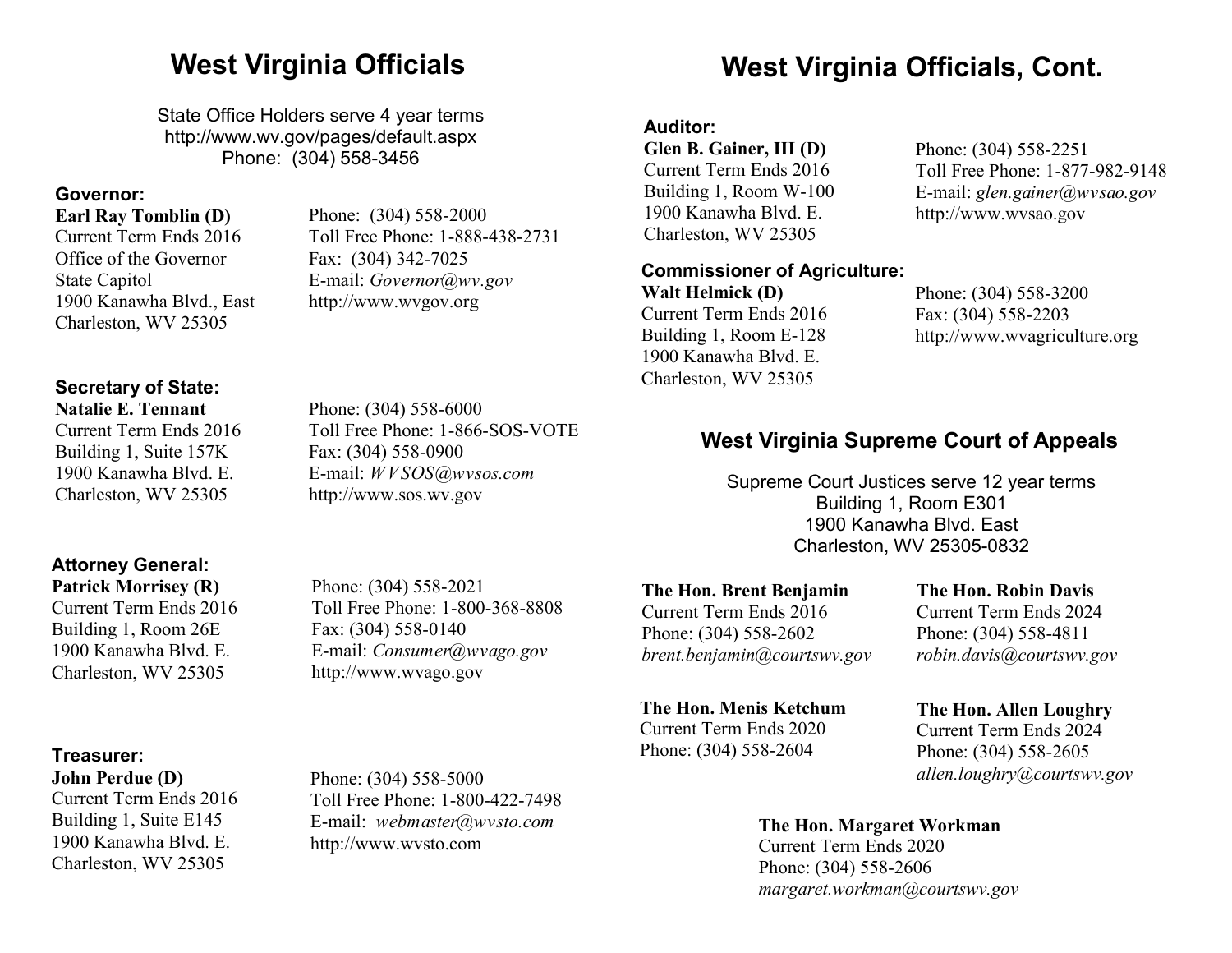# **State Legislators for Monongalia County State Legislators for Monongalia County**

Mailing Address for all Legislators: (Capitol Office Number), 1900 Kanawha Blvd. E., Charleston, WV 25305

# **West Virginia State Senate**

Members serve 4 year terms, half up for election every two years.

## **Larry Edgell (D)**

#### **Jeffrey V. Kessler (D)** Senate President/Lt. Governor

Current Term ends 2016

607 Wheeling Avenue Glen Dale, WV 26003 *jeff.kessler@wvsenate.gov*

Capitol Office: Room 227M, Bldg. 1 Capitol Phone: (304) 357-7801

Current Term Ends 2014 Capitol Office: Room 206W, Bldg. 1 Capitol Phone: (304) 357-7827 600 Fifth St. New Martinsville, WV 26155 Local Phone: (304) 455-5304 *larry.edgell@wvsenate.gov*

# **District 13**

#### **Robert D. Beach (D)**

Current Term Ends 2014 Capitol Office: Room 204W, Bldg. 1 Capitol Phone: (304) 357-7919 P.O. Box 1620 Morgantown, WV 26507-1620 Local Phone: (304) 387-3100 *bob.beach@wvsenate.gov*

**Roman W. Prezioso, Jr. (D)** Current Term Ends 2016 Capitol Office: Room 465M, Bldg. 1 Capitol Phone: (304) 357-7961 1806 Dogwood Dr. Fairmont, WV 26554 Local Phone: (304) 363-7323 *roman.prezioso@wvsenate.gov*

# **District 14**

## **Dave Sypolt (R)**

Current Term Ends 2014 Capitol Office: Room 441M, Bldg. 1 Capitol Phone: (304) 357-7914 P.O. Box 5 Kingwood, WV 26537 Business Phone: (304) 698-5299 *davesypolt@wvsenate.gov*

## **Bob Williams (D)**

Current Term Ends 2016 Capitol Office: Room 233W, Bldg. 1 Capitol Phone: (304) 357-7995 P.O. Box 562 Grafton, WV 26354 Local Phone: (304) 842-7161 *bob.williams@wvsenate.gov*

Mailing Address for all Legislators: (Capitol Office Number), 1900 Kanawha Blvd. E., Charleston, WV 25305

# **West Virginia House of Delegates**

Members serve 2 year terms; current term for all Delegates ends 2014.

#### **Dave Pethtel (D)**

**Anthony Barill (D)**

937 Garrison Ave. Morgantown, WV 26501 Local Phone: (304) 292-8668 *anthony.barill@wvhouse.gov*

**Cindy Frich (R)**

105 Scenery Drive Morgantown, WV 26505 Local Phone: (304) 599-1309 *cindy.frich@wvhouse.gov*

Capitol Office: Room 221E, Bldg. 1 Capitol Phone: (304) 340-3158 P.O. Box 990 Hundred, WV 26575 Local Phone: (304) 775-5472 *dave.pethtel@wvhouse.gov*

Capitol Office: Room 219E, Bldg. 1 Capitol Phone: (304) 340-3173

Capitol Office: Room 230E, Bldg. 1 Capitol Phone: (304) 340-3125

# **District 2 District 5 District 49**

## **Mike Manypenny (D)**

Capitol Office: Room 203E, Bldg. 1 Capitol Phone: (304) 340-3139 Route 3, Box 202 Grafton, WV 26354 Business Phone: (304) 677-0379 *mike.manypenny@wvhouse.gov*

# **District 51**

## **Barbara Evans Fleischauer (D)**

Capitol Office: Room 205E, Bldg. 1 Capitol Phone: (304) 340-3169 851 Bakers Ridge Rd. Morgantown, WV 26508 Local Phone: (304) 296-7035 *barbaraf@wvhouse.gov*

#### **Charlene Marshall (D)**

Capitol Office: Room 214E Capitol Phone: (304) 340-3900 1010 Ashton Dr. Morgantown, WV 26508 Local Phone: (304) 292-7757 c*harlene.marshall@wvhouse.gov*

## **Amanda Pasdon (R)**

Capitol Office: Room 228E, Bldg. 1 Capitol Phone: (304) 340-3153 P.O. Box 106 Morgantown, WV 2650 Business Phone: (304) 340-3153 *amanda@amandapasdon.com*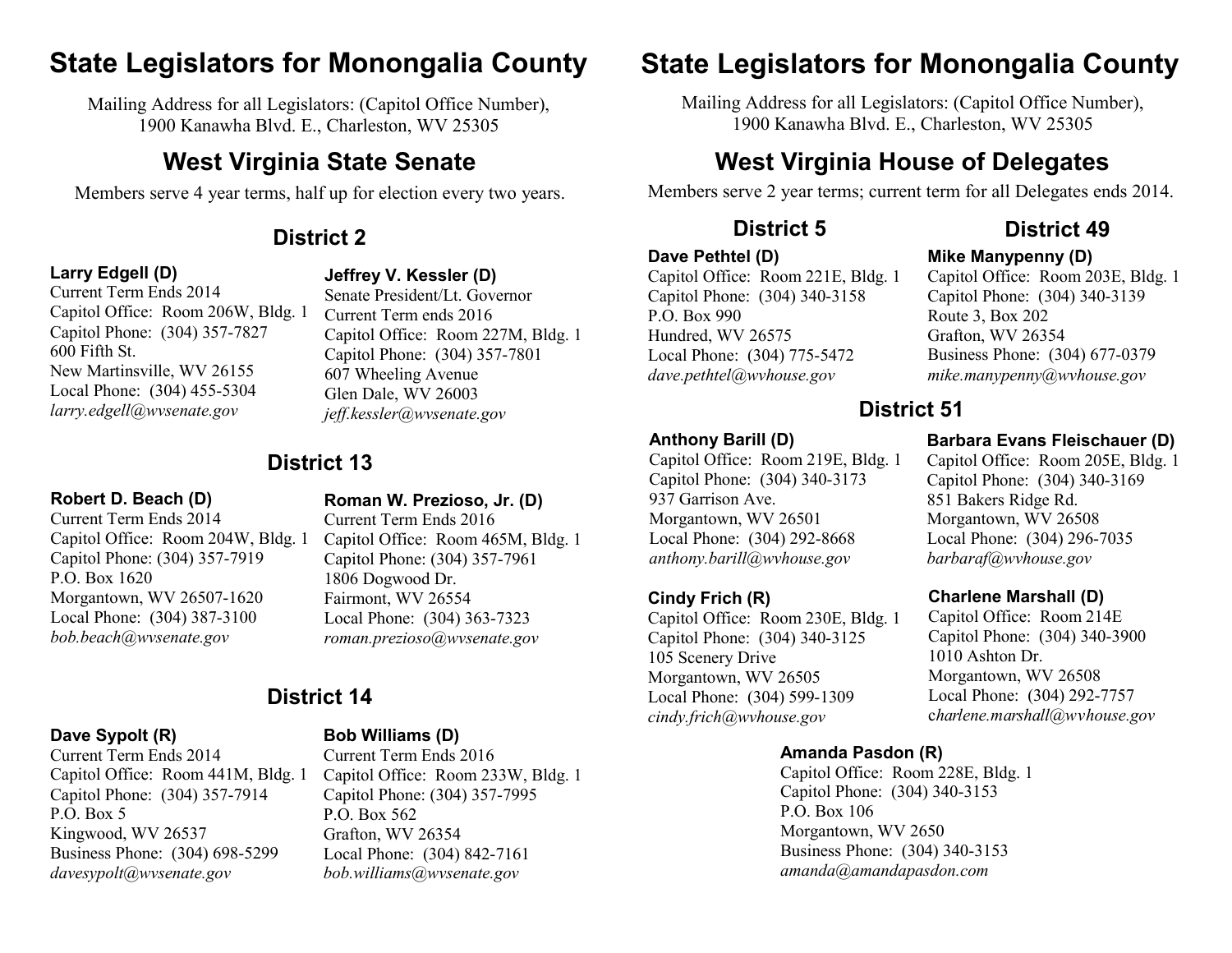# **Monongalia County Officials**

#### www.co.monongalia.wv.us

<span id="page-4-0"></span>Monongalia County Courthouse: 243 High Street, Mgtn. (304) 291-7257 Magistrate's Office: 265 Spruce Street, Morgantown (304) 291-7296 County Health Department: 453 Van Voorhis Road, Mgtn. (304) 598-5100 The Monongalia County Commission meets each Wednesday at 1:00 p.m. (10:00 a.m. in the summer) in the County Courthouse.

#### **County Commission**

| Bill Bartolo (D)            | $(304)$ 291-7257   | Current Term Ends 2014        |
|-----------------------------|--------------------|-------------------------------|
| Eldon Callen (D)            | $(304)$ 291-7257   | Current Term Ends 2016        |
| Tom Bloom (D)               | $(304) 291 - 7257$ | Current Term Ends 2018        |
| <b>Administrator</b>        |                    |                               |
| Diane DeMedici              | $(304)$ 291-7281   | (appointed)                   |
| <b>County Clerk</b>         |                    |                               |
| Carye Blaney (D)            | $(304)$ 291-7230   | Current Term Ends 2016        |
| Voter Registration Number:  | $(304)$ 291-7238   |                               |
| <b>Assessor</b>             |                    |                               |
| Mark Musick (D)             | $(304)$ 291-7222   | Current Term Ends 2016        |
| <b>Circuit Clerk</b>        |                    |                               |
| Jean Friend (D)             | $(304)$ 291-7240   | Current Term Ends 2016        |
| 17th Judicial Circuit Court |                    |                               |
| Judge Russell Clawges (D)   | $(304)$ 291-7216   | Current Term Ends 2016        |
| Judge Susan Tucker (D)      | $(304)$ 291-7265   | <b>Current Term Ends 2016</b> |
| Philip Gaujot               | $(304)$ 291-7375   | Current Term Ends 2016        |
| <b>Prosecuting Attorney</b> |                    |                               |
| Marcia Ashdown (D)          | $(304)$ 291-7250   | Current Term Ends 2016        |
| <b>Sheriff</b>              |                    |                               |
| Alan Kisner (D)             | $(304)$ 291-7261   | Current Term Ends 2016        |
| <b>Magistrates</b>          |                    |                               |
| Hershel Mullins (D)         | $(304)$ 291-7296   | Current Term Ends 2016        |
| Jim Nabors (D)              | $(304)$ 291-7296   | Current Term Ends 2016        |
| Darris Summers (D)          | $(304)$ 291-7296   | Current Term Ends 2016        |
| Sandy Holepit (D)           | $(304)$ 291-7296   | Current Term Ends 2016        |
| <b>Family Court Judge</b>   |                    |                               |
| Patricia Hill (D)           | $(304)$ 285-3228   | Current Term Ends 2016        |
| Randy Minor (D)             | $(304)$ 285-3107   | Current Term Ends 2016        |
| <b>County Planner</b>       |                    |                               |
| Richard Wood                | $(304)$ 291-9570   | (appointed)                   |

# **Monongalia County Schools**

[www.boe.mono.k12.wv.us](#page-4-0)

Board of Education 13 South High Street Phone: (304) 291-9210 Morgantown, WV 26501 Fax: (304) 291-3015 The Board of Education meets the second and fourth Tuesday of each month at 7:00 p.m. Agendas are posted on the website.

#### **Superintendent**

Frank Devono (304) 291-9210

#### **Board of Education Members**

Dr. Barbara L. Parsons, President Central District Current Term End 2014 (304) 292-0134

Dr. Clarence Harvey, Jr. Central District Current Term ends 2014 (304) 296-6377

Mike Kelly Western District Current Term Ends 2014 (304) 292-7094

Ron Lytle Eastern District Current Term Ends 2016 (304) 292-6168

Nancy A. Walker Eastern District Current Term Ends 2016 (304) 599-4870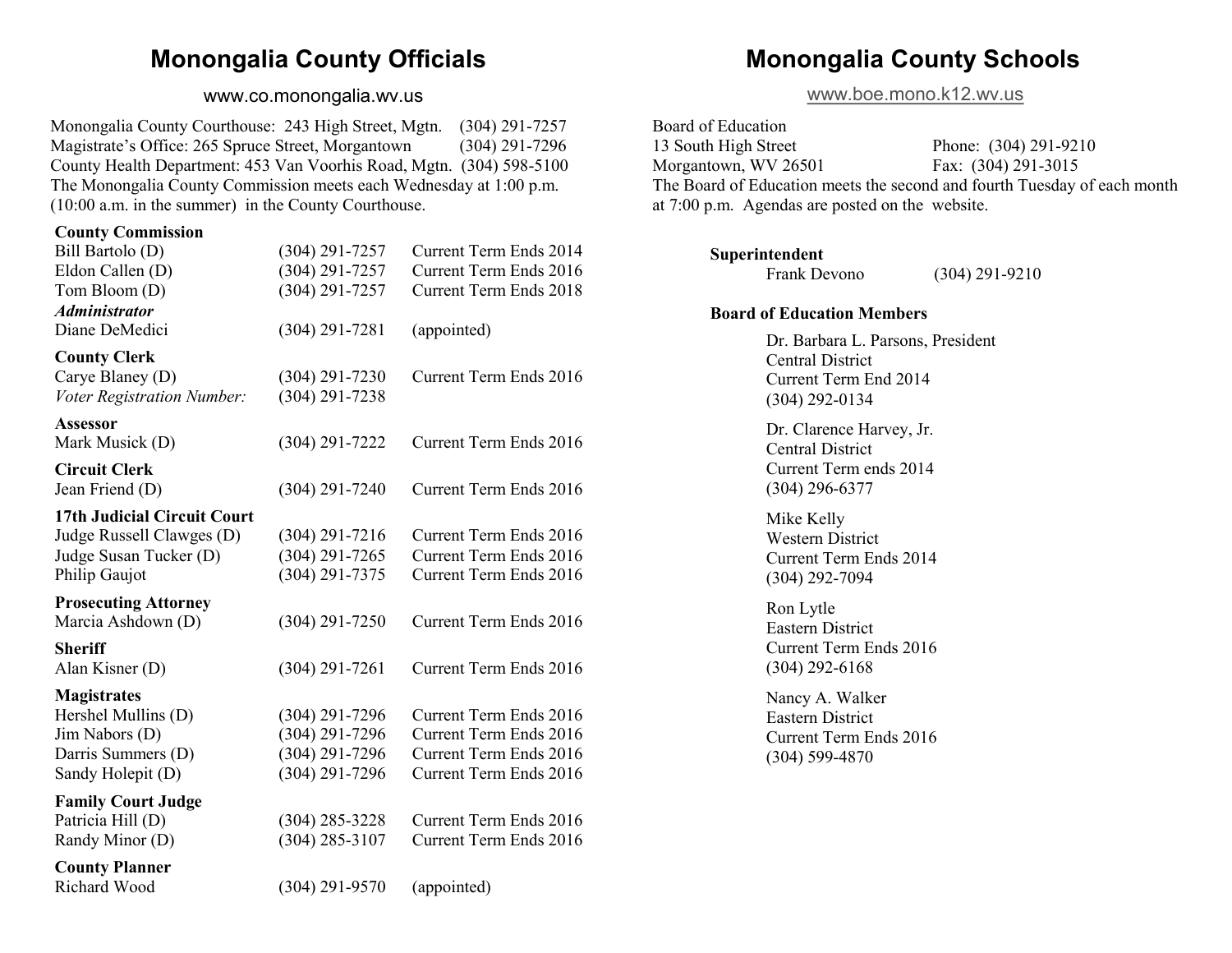# Morgantown Westover

Morgantown City Hall, 389 Spruce Street, Morgantown, WV 26505 City Council meets the first and third Tuesdays at 7:30 p.m. Last Tuesday: Committee of the Whole at 7:00 p.m. Next election: April, 2015 Website: *http://www.morgantownwv.gov/*

| <b>City Council</b> |                                       |                    |
|---------------------|---------------------------------------|--------------------|
| 1st Ward            | Ron Bane                              | $(304)$ 376-5518   |
|                     | citycouncilward1@cityofmorgantown.org |                    |
| 2nd Ward            | Bill Kawecki                          | $(304)$ 292-5154   |
|                     | citycouncilward2@cityofmorgantown.org |                    |
| 3rd Ward            | Wes Nugent                            | $(304)$ 290-4601   |
|                     | citycouncilward3@cityofmorgantown.org |                    |
| 4th Ward            | Jenny Selin                           | $(304)$ 598-9650   |
|                     | citycouncilward4@cityofmorgantown.org |                    |
| 5th Ward            | Marti Shamburger (304) 296-2090       |                    |
|                     | citycouncilward5@cityofmorgantown.org |                    |
| 6th Ward            | Mike Fike                             | $(304)$ 291-2766   |
|                     | citycouncilward6@cityofmorgantown.org |                    |
| 7th Ward            | Nancy Ganz                            | $(304) 599 - 0953$ |
|                     | citycouncilward7@cityofmorgantown.org |                    |

### **Other City Officials**

| <b>City Manager</b>              | Jeff Mikorski        | $(304)$ 284-7405   |
|----------------------------------|----------------------|--------------------|
| <b>City Clerk</b>                | Linda Little         | $(304) 284 - 7439$ |
| <b>Finance Director</b>          | J. R. Sabatelli      | $(304)$ 284-7408   |
| <b>Dir. Development Services</b> | Chris Fletcher       | $(304) 284 - 7431$ |
| <b>City Attorney</b>             | <b>Steve Fanok</b>   | $(304)$ 284-7477   |
| <b>City Engineer</b>             | Terry Hough          | $(304) 284 - 7412$ |
| <b>Police Chief</b>              | Ed Preston           | $(304)$ 284-7496   |
| <b>Municipal Judge</b>           | Stephen Higgins      | $(304)$ 284-7498   |
| <b>Fire Chief</b>                | Mark Caravasos       | $(304)$ 284-7481   |
| <b>BOPARC</b>                    | Mark Wise            | $(304)$ 296-8356   |
| <b>Library Director</b>          | <b>Sharon Turner</b> | $(304)$ 291-7425   |
| <b>Airport Manager</b>           | Michael Clow         | $(304)$ 291-7461   |

# **Municipal Officials Municipal Officials**

Phone: (304) 296-6860 Website: *http://www.local.wv.gov/westover* Westover City Hall, 500 Dupont Road, Westover, WV 26501 City Council meets the first and third Mondays at 6:30 p.m. Next election: June, 2014

| <b>Mayor</b>                 | C. Dave Johnson       | $(304)$ 296-6860   |
|------------------------------|-----------------------|--------------------|
| <b>City Clerk</b>            | Sandra Weis           | $(304)$ 296-6860   |
| <b>City Council</b>          |                       |                    |
| 1st Ward                     | Connie Katsakis       | $(304)$ 291-5837   |
| 2nd Ward                     | Janice Goodwin        | $(304)$ 292-5894   |
| 3rd Ward                     | Leonard Smith         | $(304) 826 - 0209$ |
| At Large                     | Edie Viola            | $(304)$ 292-1186   |
| At Large                     | Al Yocum              | $(304)$ 292-5222   |
| At Large                     | William Wilson        | $(304)$ 291-2353   |
| <b>Police Chief</b>          | <b>Richard Panico</b> | $(304)$ 296-6576   |
| <b>City Attorney</b>         | Bryan Edwards         | $(304)$ 296-3600   |
| <b>Vol. Fire Dept. Chief</b> | Kenny Goodwin, Jr.    | $(304)$ 296-0840   |

# **Granville**

319 Main Street, P.O. Box 119, Granville, WV 26534 Phone: (304) 599-5080 Website: *http://www.granvillewv.com*  City Council meets the second and fourth Tuesday at 7:00 p.m. Next Election: June, 2015

| <b>Mayor</b>                 | Patricia Lewis                                                                                         | $(304)$ 692-8085                                                                                           |
|------------------------------|--------------------------------------------------------------------------------------------------------|------------------------------------------------------------------------------------------------------------|
| <b>City Recorder</b>         | Michelle Boyers                                                                                        | $(304) 692 - 6425$                                                                                         |
| <b>City Manager</b>          | Ronald Snyder                                                                                          | $(304)$ 692-8911                                                                                           |
| <b>City Council</b>          | Brenda C. Baidy<br>David Bean, Sr.<br>Genevieve M. Calvert<br>Gene "Pat" Gallagher<br>Mary Beth Renner | $(304) 598 - 3682$<br>$(304) 599 - 5252$<br>$(304) 599 - 5091$<br>$(304) 599 - 5821$<br>$(304) 599 - 8923$ |
| <b>Police Chief</b>          | Craig Corkran                                                                                          | $(304) 599 - 5080$                                                                                         |
| <b>Vol. Fire Dept. Chief</b> | <b>Butch Renner</b>                                                                                    | $(304)$ 599-5190                                                                                           |